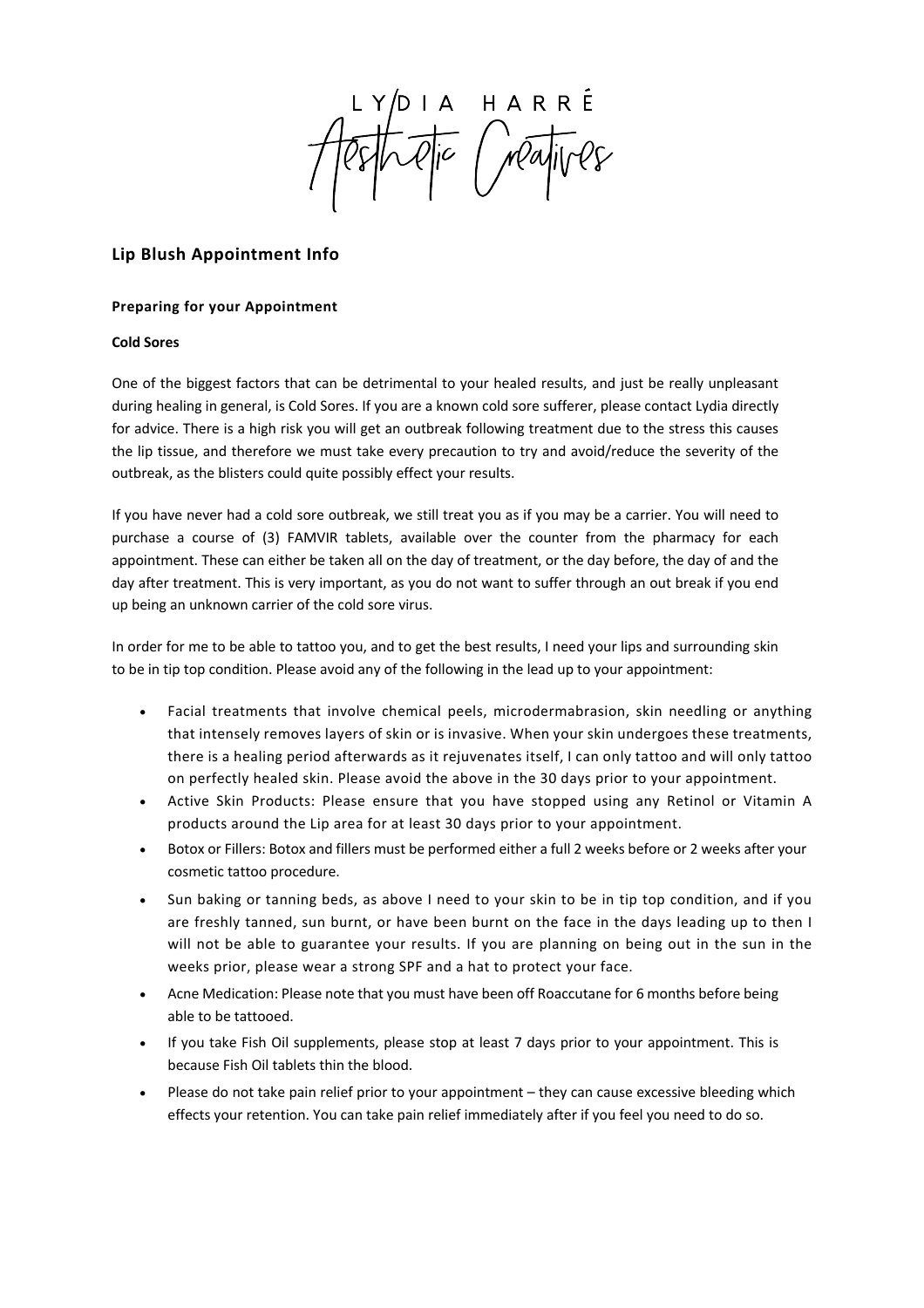IA HARRÉ<br>Qic Mayives

# **Studio Etiquette**

- Please note that due to the nature of the services provided in the studio, it is not appropriate to bring Children to your appointment.
- Only the client receiving the procedure is permitted in the room with Lydia whilst the procedure is being performed. Lydia requires complete concentration to ensure the best result is achieved for you. Lydia is very approachable and easy to talk to which makes the design process pressure free and easy — we want our clients to love the Brows as much as we do!

# **Please inform Lydia prior to your appointment if:**

- You have had your lips tattooed previously
- You are taking medication of any kind
- You have any serious allergies
- You have any keloid scarring on the area
- You have any known medical conditions
- You believe there may be any other factors that could affect the Tattoo.

# **FAQs**

#### *What is a Lip Blush Tattoo?*

Using a digital machine, small needles penetrate the skin and deposit coloured pigment. The colour is bright/intense at first and then fades down to a lip stain/tint. Lip tattoo can be used to define the borders, balance asymmetry, make the lips look fuller, camouflage scars or unevenly distributed natural pigment or just to look more youthful.

#### *What are the pigments made from and are they safe?*

All pigments used are excellent quality and highly safe. Most pigments are Iron Oxide and Titanium Dioxide based, a safe non-reactive substance and suspended in distilled water, alcohol and glycerin. The pigments are specifically designed for implantation into human skin.

#### *What colours can I choose from?*

There are several colours to choose from and can be matched to either enhance your natural lip colour or to your favourite lippy.

#### *Does it hurt?*

A topical anesthetic is applied both before and during the treatment. Most clients have a pain-free experience; however, some may feel discomfort. Every person is different.

## *How long will the Tattoo last?*

You can expect your Lip Tattoo to last anywhere from 2 to 3 years. The result varies between individuals and depending what intensity of colour/depth result you would like. Some skins hold colour longer and stronger than others, while others fade leaving a light residue in the skin. Pigment may fade or change according to metabolism, lifestyle, skin type, medications, age, smoking, alcohol, sun exposure, and